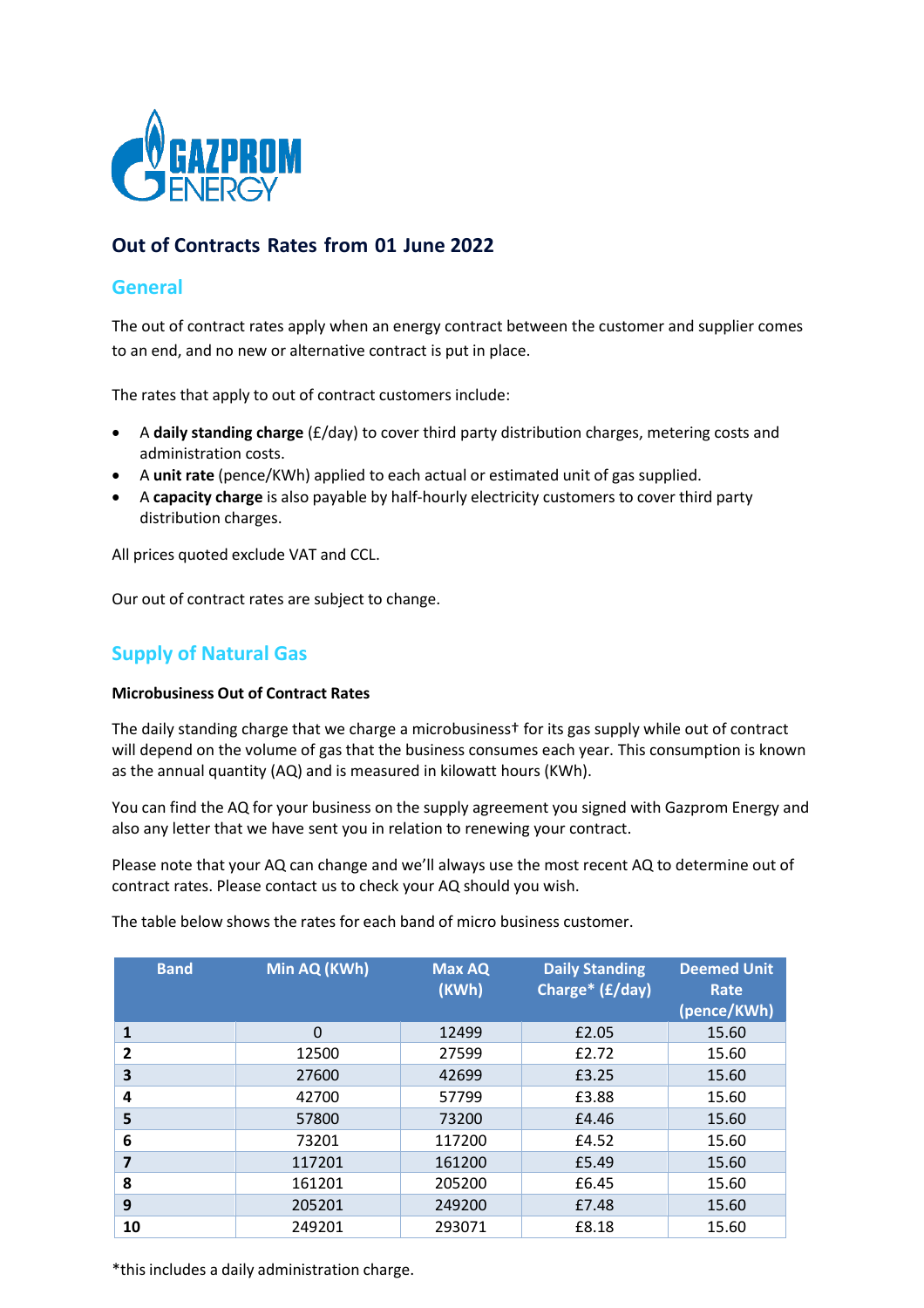If your AQ is higher than 293,071 (the band 10 upper threshold) please contact us for a site-specific daily standing charge.

## **Non‐microbusiness Out of Contract Rates**

| <b>Daily Standing Charge</b>                                                                     | <b>Unit Rate</b> |  |
|--------------------------------------------------------------------------------------------------|------------------|--|
| (E/day)                                                                                          | (pence/KWh)      |  |
| Site specific pass through 3 <sup>rd</sup> party costs and<br>a £1.50/day administration charge. | 15.60            |  |